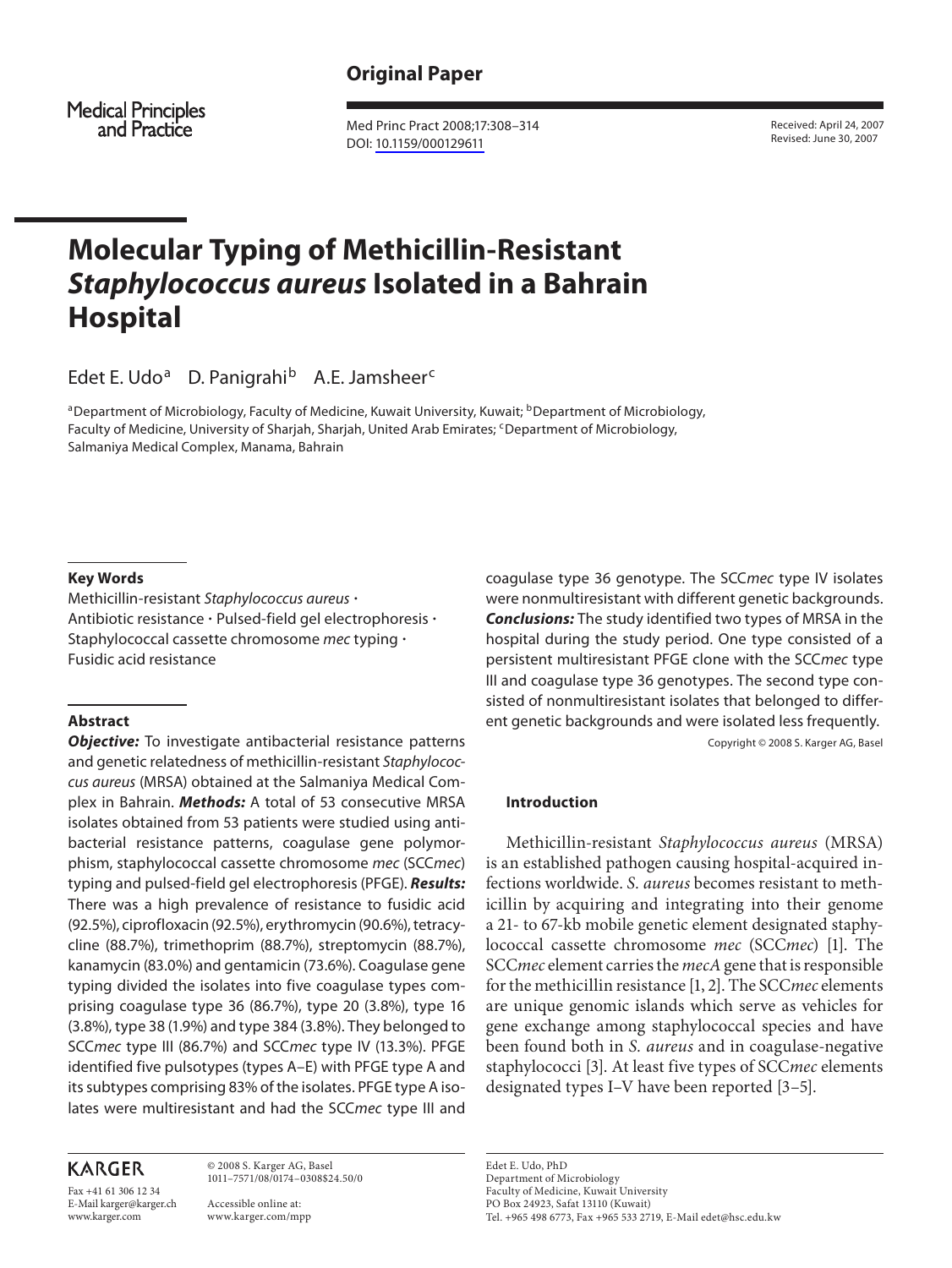Since the initial report of methicillin resistance in *S. aureus* from the UK in 1961 [6] , MRSA has been reported in many countries with varying degrees of prominence [7-9]. MRSA was initially associated with hospitals and other health care facilities such as nursing homes and long-term care facilities [7, 9]. However, a new type of MRSA, community-acquired or community-associated MRSA (CA-MRSA), has been described in many countries [10–13]. The CA-MRSA is isolated from individuals without risk factors traditionally associated with healthcare-acquired MRSA such as recent hospitalization, transfer from another hospital, prior antimicrobial use, invasive procedures, and underlying diseases [7, 13]. The CA-MRSA isolates also differ from health-care-associated MRSA isolates in their resistance patterns and toxin production. Structurally, the CA-MRSA strains harbor the SCC *mec* types IV or V [1, 4], whereas the hospital-associated MRSA strains carry the SCC *mec* types I, II, and III [3]. Consequently, SCC*mec* typing has become an important tool for distinguishing CA-MRSA from hospitalassociated MRSA.

 Although MRSA strains have been studied extensively in many countries, information on their prevalence, resistance, and clonal distribution is still lacking in some countries. In the Arabian Gulf region, MRSA strains have been reported in Saudi Arabia [14, 15], the United Arab Emirates [16], Kuwait [17-19], and Oman [20]. Although MRSA strains have been isolated from patients in Bahrain hospitals, they have not been studied to define their resistance patterns and clonal types. MRSA constituted 37.5% of all *S. aureus* strains isolated at the Salmaniya Medical Complex (SMC), Manama, Bahrain, in 2005 [unpubl. data of the authors, A.E.J.]. Therefore, there is a need to characterize MRSA isolated from patients admitted to the SMC to establish whether they consisted of single or multiple clones as this would have implications for infection control. This study was conducted on MRSA obtained from patients at the SMC to determine their antibiotic resistance patterns and clonal distribution.

## **Subjects and Methods**

 *Subjects* 

 In total 53 MRSA isolates were obtained from 53 inpatients consisting of 21 females and 32 males and aged between 8 and 90 years (mean age 54 years). Eight of them were younger than 25 years of age, 12 were aged between 25 and 50 years, 16 between 51 and 70 years and 17 over 70 years. They were nationals of Bahrain  $(n = 48)$ , India  $(n = 3)$ , Pakistan  $(n = 1)$ , and Oman  $(n = 1)$ . The

Typing of MRSA in a Bahrain Hospital **Med Princ Pract 2008;17:308–314** 309

majority of MRSA isolates were obtained from wounds  $(n = 21)$ and deep tracheal aspirates ( $n = 19$ ). The other sources were blood ( $n = 3$ ), nasal swab ( $n = 3$ ), groin ( $n = 2$ ) and one sample each from the ear, eye, tissue and peritoneal fluid. Forty-four (83.9%) isolates were from infection and 9 (17%) isolates were from colonized sites (nose, groin and skin).

#### *MRSA Isolates*

 The 53 consecutive nonduplicate MRSA isolates were obtained from patients at the SMC in Bahrain between January and July 2005. The SMC located in Manama, Bahrain, is a 1,000-bed tertiary care hospital with specialty departments including oncology, surgery, internal medicine, pediatrics, orthopedics, otolaryngology, obstetrics and gynecology and an outpatient clinic. The hospital handles approximately 25,000 admissions annually. The isolates were identified by conventional methods including Gram's stain, tube coagulase, and DNase tests. They were preserved in glycerol 15% (v/v) in brain heart infusion broth (Oxoid, Basingstoke, UK) at  $-80^{\circ}$ C and recovered by subculturing in brain heart infusion broth at 37°C for 24 h followed by two further subcultures on brain heart infusion agar.

#### *Susceptibility Testing*

 Susceptibility to antimicrobial agents was determined by the disk diffusion method [21] on Mueller-Hinton agar (Oxoid, UK). The following antibiotic disks (Oxoid) were used: methicillin  $(5 \mu g)$ , benzylpenicillin  $(2 \text{ U})$ , cefoxitin  $(30 \mu g)$ , kanamycin  $(30 \mu g)$ , mupirocin  $(200 \mu g)$ , gentamicin  $(10 \mu g)$ , erythromycin (15  $\mu$ g), clindamycin (2  $\mu$ g), chloramphenicol (30  $\mu$ g), tetracycline (10  $\mu$ g), trimethoprim (2.5  $\mu$ g), fusidic acid (10  $\mu$ g), rifampicin (5 µg), ciprofloxacin (5 µg), teicoplanin (30 µg), vancomycin (30  $\mu$ g), and linezolid (30  $\mu$ g). Susceptibility to mupirocin was determined using disks containing 200 and 5  $\mu$ g of mupirocin. Growth to the edge of the 200-µg mupirocin disk indicated highlevel resistance while growth within a 14-mm zone of inhibition with the 5-µg mupirocin disk detected low-level resistance. Disks containing nonantibiotics were prepared in the laboratory with the following concentrations: cadmium acetate (50  $\mu$ g), propamidine isethionate (100  $\mu$ g), mercuric chloride (109  $\mu$ g). The minimum inhibitory concentrations of methicillin, vancomycin, teicoplanin and mupirocin were determined with E-test strips (AB Biodisk, Solna, Sweden) according to the manufacturer's instructions. *S. aureus* strain ATCC 25923 was used as the quality control strain for susceptibility testing. Methicillin resistance was confirmed by detecting PBP2a using a rapid latex agglutination kit (Denka-Seiken, Japan) according to the manufacturer's instructions.

#### *Urease Production*

 Urease production was detected on Christensen's urea agar slope after incubation at 35°C for 48 h.

#### *Pulsed-Field Gel Electrophoresis*

 Contour-clamped homogenous electric field (CHEF) electrophoresis of *Sma*I-digested chromosomal DNA was performed in agarose (pulsed-field-certified agarose, BioRad, USA) as described previously [22] using a CHEF-DRIII system (BioRad). The pulse times were 5 s initial and 40 s final. *Smal*-digested chromosomal DNA of *S. aureus* strain NCTC 8325 was used as a molecular size marker. After electrophoresis, the gel was stained with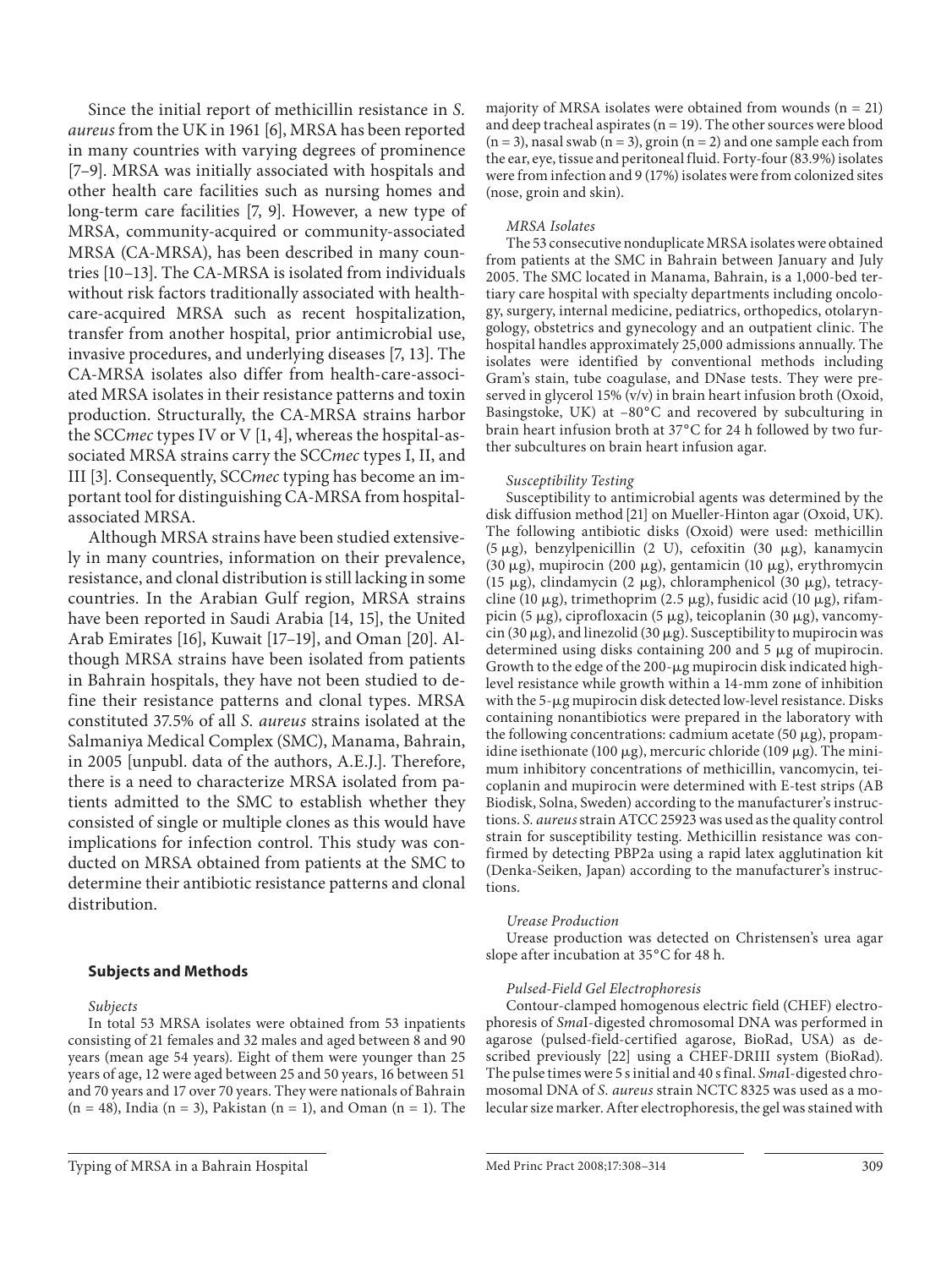| Number<br>of isolates | Resistance patterns                        | PFGE patterns                                      | SCC <i>mec</i> types | $coa$ -RFLP<br>types |
|-----------------------|--------------------------------------------|----------------------------------------------------|----------------------|----------------------|
| 4                     | Gm, Km, Sm, Em, Tet, Tp, Fa, Cip, Cm, MupL | $A(3)$ , Ad $(1)$                                  | Ш                    | 36                   |
| 4                     | Gm, Km, Sm, Em, Tet, Tp, Fa, Cip, Cm       | $A(2)$ , Aa $(2)$                                  | Ш                    | 36                   |
| 2                     | Gm, Km, Sm, Em, Tet, Tp, Fa, Cip, MupL     | Aa $(1)$ , Ac $(1)$                                | Ш                    | 36                   |
| 28                    | Gm, Km, Sm, Em, Tet, Tp, Fa, Cip           | Aa $(2)$ , A $(23)$ , Ab $(1)$ , B $(1)$ , C $(1)$ | III                  | 36                   |
|                       | $Gm$ , Km, $Tp1$                           | C                                                  | IV                   | 16                   |
| 3                     | Sm, Em, Tet, Tp, Fa, Cip, Cm               | Ab                                                 | III                  | 36                   |
|                       | Sm, Em, Tet, Tp, Fa, Cip                   | Aa                                                 | Ш                    | 36                   |
|                       | Sm, Em, Tet, Tp, Fa, Cip                   | Ab                                                 | III                  | 36                   |
|                       | Em, Tet, Tp, Fa, Cip                       | A                                                  | III                  | 36                   |
|                       | Em, Tet, Tp, Fa, Cip                       | Ab                                                 | Ш                    | 36                   |
|                       | Km, Em, Tet, Tp, Cip                       | С                                                  | IV                   | 20                   |
|                       | Km, Em, Tet, Tp, Cip                       | D                                                  | IV                   | 20                   |
|                       | Km, Sm, Tet, Fa, Cip                       |                                                    | IV                   | 38                   |
|                       | Km, Sm, Fa                                 | D                                                  | IV                   | 384                  |
|                       | Km, Sm                                     | D                                                  | IV                   | 384                  |
|                       | Fa                                         | E                                                  | IV                   | 16                   |

**Table 1.** Phenotypic and genotypic characteristics of MRSA isolates

Gm = Gentamicin; Km = kanamycin; Sm = streptomycin; Tet = tetracycline; Fa = fusidic acid; Em = erythromycin; Cip = ciprofloxacin; Tp = trimethoprim; Cm = chloramphenicol; MupL = low-level mupirocin. Numbers in parentheses are numbers belonging to the PFGE pattern.

<sup>1</sup> This isolate was urease negative.

ethidium bromide (0.5  $\mu$ g/ml) and photographed under ultraviolet illumination. The chromosomal patterns were examined visually and assigned PFGE profiles.

#### *Coagulase Gene Typing*

 The coagulase gene was amplified using published primers [23]. The nucleotide sequences  $(5'-3')$  of standard primers purchased were COAG-2: CGA GAC CAA GAT TCA ACA AG, and COAG-3: AAA GAA AAC CAC TCA CAT CA (Gibco BRL, Paisley, UK). The amplified products were digested with 5 U of *Alu* I restriction enzyme, incubated at 37°C and separated by agarose gel electrophoresis (2.5% agarose, w/v) in  $1 \times$  TBE buffer for 2.5 h at 85 V. The gel was stained with ethidium bromide (0.5  $\mu$ g/ ml) and photographed under ultraviolet illumination. *S. aureus* strain ATCC 25923 and *S. epidermidis* strain ATCC 12228 were used as positive and negative controls, respectively.

#### *SCC*mec *Typing*

SCCmec types were investigated in PCR assays as described previously [18, 24] with strains COL (SCCmec type I), XU642 (EMRSA-16, SCC*mec* type II), WBG525 (EMRSA-1, SCC*mec* type III), WBG9465 (EMRSA-15, SCC*mec* type IV) and WBG8318 (SCC*mec* type V) as controls provided by Prof. W.B. Grubb of Curtin University of Technology, Perth, Australia.

## *Detection of Genes for Panton-Valentine Leukocidin*

 All isolates were tested for the production of Panton-Valentine leukocidin (PVL) in PCR assays by detecting the *lukS-lukF* genes using the primers described previously [18] .

## **Results**

 All 53 isolates were susceptible to vancomycin, teicoplanin, rifampicin, and linezolid. They all yielded positive results for PBP2a and were resistant to the agents summarized in table 1. The majority ( $n = 46, 86.8\%$ ) of them expressed multiresistance to non- $\beta$ -lactam agents (resistant to more than 4 classes of antibiotics), whereas 7 isolates (13.3%) were nonmultiresistant (resistant to 3 classes of antibiotics or less). The resistance of the isolates to antibacterial agents is presented in table 2. There was a high prevalence of resistance to fusidic acid (92.5%), ciprofloxacin (92.5%), erythromycin (90.6%), tetracycline (88.7%), trimethoprim (88.7%), streptomycin (88.7%), kanamycin (83.0%), and gentamicin (73.6%). Six isolates obtained from deep tracheal aspirates  $(n = 2)$ , blood  $(n = 2)$ , groin  $(n = 1)$  and peritoneal fluid  $(n = 1)$ expressed low-level mupirocin resistance (minimum inhibitory concentration 8–256 mg/l) but none expressed high-level mupirocin resistance (minimum inhibitory concentration  $\geq 512$  mg/l). Besides resistance to antibiotics, 50 (94.3%) of the isolates were resistant to cadmium acetate and mercuric chloride and 37 (69.8%) isolates were resistant to propamidine isethionate and ethidium bromide. Fifty-two of the 53 isolates produced urease.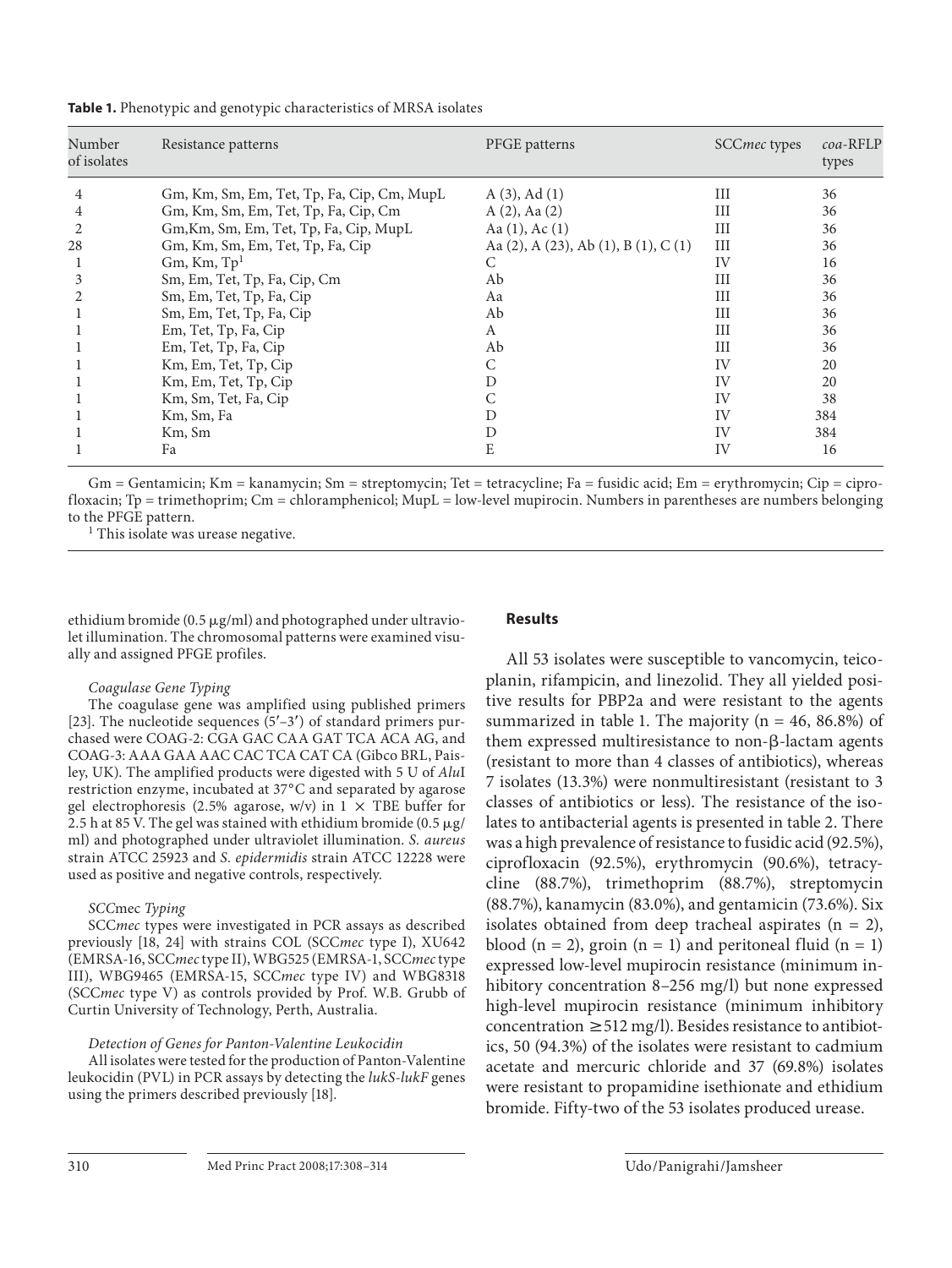**Table 2.** Antibacterial resistance of MRSA isolates

| Antibacterial agents    | Number resistant |  |  |
|-------------------------|------------------|--|--|
| Gentamicin              | 39 (73.6)        |  |  |
| Kanamycin               | 44 (83.0)        |  |  |
| Streptomycin            | 47 (88.7)        |  |  |
| Erythromycin            | 48 (90.6)        |  |  |
| Clindamycin             | 46(86.8)         |  |  |
| Chloramphenicol         | 9(16.9)          |  |  |
| Tetracycline            | 48 (90.6)        |  |  |
| Trimethoprim            | 47(88.7)         |  |  |
| Fusidic acid            | 49 (92.4)        |  |  |
| Ciprofloxacin           | 49 (92.4)        |  |  |
| Mupirocin (low level)   | 6(11.3)          |  |  |
| Cadmium acetate         | 50 (94.3)        |  |  |
| Mercuric chloride       | 50 (94.3)        |  |  |
| Propamidine isethionate | 37(69.8)         |  |  |
| Ethidium bromide        | 37(69.8)         |  |  |

Figures in parentheses indicate percentages.

## *PFGE Patterns of MRSA Isolates*

 PFGE analysis of the 53 MRSA isolates yielded 5 different PFGE patterns designated types A–E. However, a majority of the isolates (45 of 53) belonged to one PFGE pattern (types A) or its subtypes (subtypes differed by 1–3 fragments). The remaining 8 isolates consisted of 1 PFGE type B, 3 type C, 3 type D, and 1 type E. Representatives of the PFGE patterns are presented in figure 1.

## *Coagulase Gene (*coa*-RFLP), SCC*mec *Typing and PVL Detection*

The *coa*-RFLP, *AluI* restriction digestion of the amplified coagulase gene products yielded 5 RFLP patterns consisting of 46 (86.7%) coagulase type 36, 2 each of type 16, type 20 and type 384, and 1 of type 38. For the SCC *mec* typing, 46 of the 53 isolates were SCC *mec* type III and 7 were SCCmec type IV (table 1). Of the 7 SCC *mec* type IV isolates investigated further for the presence of genes for PVL, 5 contained the PVL genes. These isolates belonged to 4 different genetic backgrounds and were from patients whose ages ranged from 21 to 65 years  $(table 3)$ .

## **Discussion**

 Although the MRSA isolates were obtained from patients with a wide range of age (8–80 years), 15% of them were from patients below 25 years and 62.1% of them were



**Fig. 1.** PFGE of the dominant MRSA clones. Representatives of PFGE patterns. Lanes a–h: PFGE type A and its subtypes; lane i: PFGE type B; lanes j–l: PFGE type C and subtypes; lane m: PFGE type D; lane n: PFGE type E; lane o: molecular size marker.

from patients over 50 years old, similar to other studies that have shown that old age is a risk factor for MRSA colonization and infection [7] . Most of the MRSA isolates were associated with infected wounds, tracheal aspirates or blood samples and only 17% with colonization emphasizing the importance of MRSA as a nosocomial pathogen.

 The high prevalence of multidrug resistance in MRSA observed in Bahrain is comparable to that in Saudi Arabia and Kuwait [14, 18, 25] . A recent study in Saudi Arabia showed that 78.8% of MRSA isolates obtained in 4 hospitals were multiresistant with a high prevalence of resistance to gentamicin, erythromycin, and oxytetracycline [14]. Similarly, multiresistant MRSA constituted 78% of MRSA isolates obtained in Kuwait hospitals with a high prevalence of resistance to gentamicin, kanamycin, erythromycin, tetracycline, ciprofloxacin, and fusidic acid [17, 18, 25]. The high prevalence of fusidic acid resistance in this study was of interest. The proportion of MRSA that expressed fusidic acid resistance in this study (92.5%) was higher than the prevalence reported in European countries [8, 26, 27] and Australia [8]. However, a similarly high prevalence of fusidic acid resistance has been reported among MRSA isolated in Kuwait [17, 19, 28] and Saudi Arabian hospitals [14]. The use of topical fusidic

Typing of MRSA in a Bahrain Hospital Med Princ Pract 2008;17:308-314 311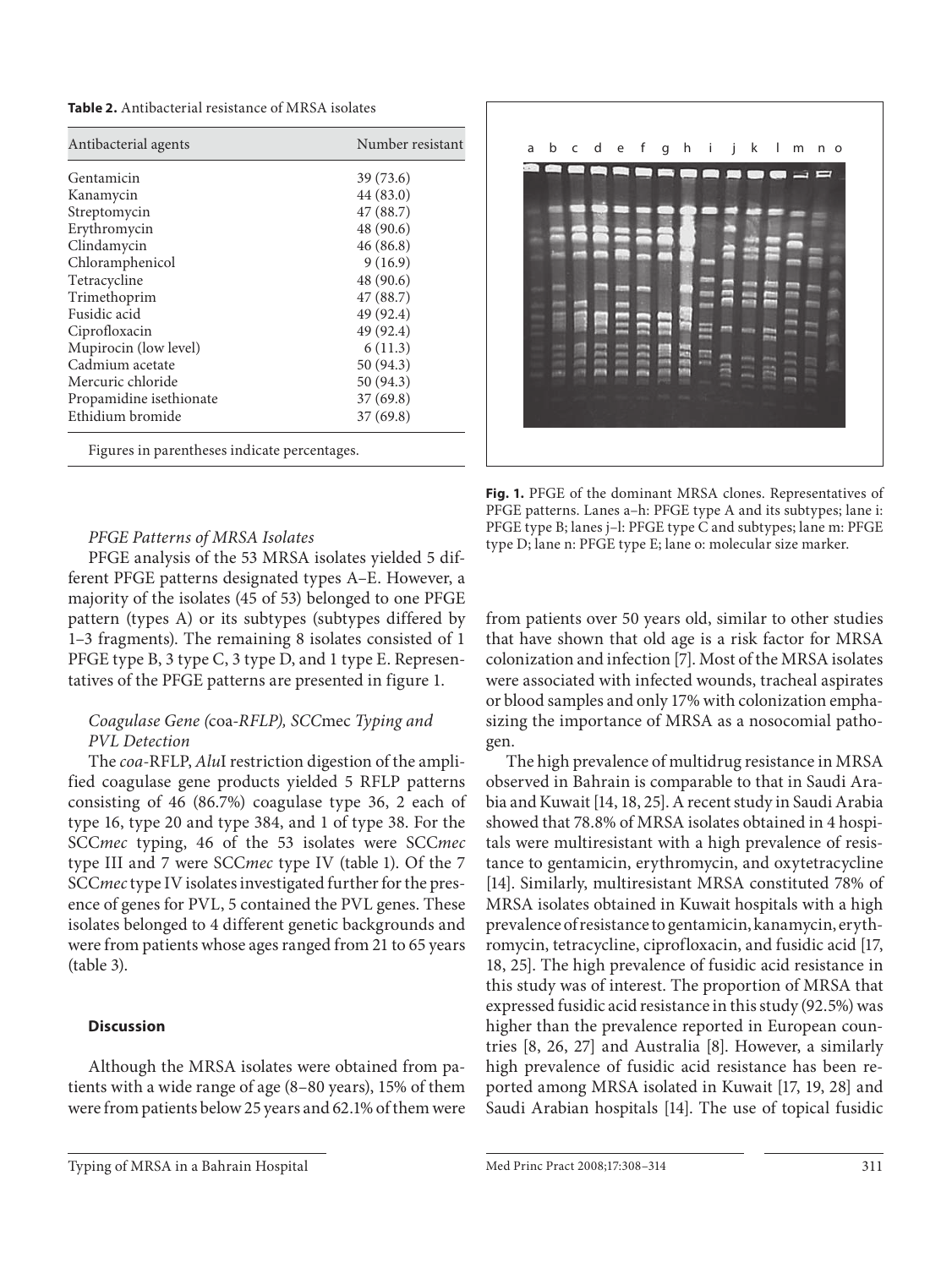**Table 3.** Characteristics of SCC*mec* IV isolates

| Subject        | Age | <b>Sex</b> | Specimen   | Antibacterial resistance |    | PFGE pattern coa-RFLP types PVL |     |
|----------------|-----|------------|------------|--------------------------|----|---------------------------------|-----|
|                | 57  | female     | pus        | Gm, Km, Tp, Cd           |    | 16                              | tve |
| 2              | 30  | male       | pus        | Km, Tet, Fa, Cip, Cd     |    | 38                              | tve |
| 3              | 65  | female     | <b>DTA</b> | Km, Em, Clin, Cip, Cd    | C  | 20                              | -ve |
| $\overline{4}$ | 21  | male       | pus        | Km, Em, Clin, Cip, Cd    | D  | 20                              | tve |
| 5              | 49  | male       | wound      | Fa                       | E  | 16                              | -ve |
| 6              | 26  | female     | pus        | Km                       |    | 384                             | tve |
|                | 64  | male       | nose       | Km, Fa                   | Ac | 384                             | tve |

Gm = Gentamicin; Km = kanamycin; Fa = fusidic acid; Em = erythromycin; Clin = clindamycin; Cip = ciprofloxacin; Tp = trimethoprim; Cd = cadmium acetate; DTA = deep tracheal aspirate; tve = detected; -ve = not detected.

acid to treat impetigo and atopic dermatitis caused by *S. aureus* has been suggested as a cause of fusidic acid resistance in European MRSA isolates [29] . The reason for the high prevalence of fusidic acid resistance in MRSA in Kuwait, Saudi Arabia and Bahrain may also be related to fusidic acid use [29] or the dissemination of a single epidemic MRSA clone as observed in Europe [30, 31]. This line of argument is supported by the demonstration that the fusidic acid-resistant MRSA in Kuwait hospitals belonged to two major clones which had spread to different hospitals [28].

 Several molecular methods, including coagulase gene typing ( *coa* -RFLP), PFGE, multilocus sequence typing (MLST) and SCC*mec* typing have been used to type MRSA for epidemiological purposes [23, 32, 33] . PFGE is widely used for bacterial typing because of its stability, high discriminatory power, and reproducibility [23]. PFGE typing differentiated the 53 isolates into two broad groups. One group, consisting of PFGE type A and its subtypes, was the dominant clone being detected in 83% of the isolates. They were also multiresistant (including 38 of the 39 gentamicin-resistant isolates), and had coagulase type 36 and SCC *mec* type III. The second group consisted of nonmultiresistant isolates with different PFGE and *coa*-RFLP genotypes but all were SCCmec type IV. Six of the SCC *mec* type IV isolates produced urease. Urease production together with the possession of SCC*mec* type IV genotype and nonmultiresistance are characteristics of CA-MRSA [12, 13]. They were also resistant to ciprofloxacin as seen in CA-MRSA isolated from Germany [12]. In addition, 5 of the 7 SCC *mec* type IV isolates contained genes for PVL, which has also been detected in CA-MRSA isolated in some European countries [12]. CA-MRSA isolates have become a major clinical concern in many countries in recent years [10–13, 18, 33]. Their appearance in this hospital in Bahrain, albeit in small numbers, suggests that they are present in the wider community in the country. CA-MRSA isolates have also been reported in Kuwait [18] and Saudi Arabia  $[33]$ .

The MRSA clone with the SCC*mec* type III genotype was obtained throughout the study period from patients of different nationalities suggesting that cross-infection was a factor in the maintenance of this MRSA clone in the hospital. MRSA with the SCC *mec* type III genotype is common in hospitals in Saudi Arabia, Thailand, and other Asian countries [32, 33] . Although PFGE typing is very useful in determining the relatedness of bacterial isolates locally, it suffers from an inability to compare results from different laboratories. Consequently, the Bahrain MRSA strains could not be compared with those from Saudi Arabia based on their PFGE results. In contrast, a major benefit of MLST is the ability to compare *S. aureus* isolated from different geographical backgrounds [31, 32] . MLST of the SCC *mec* type III isolates from Saudi Arabia revealed that they belong to sequence type 239 (ST239) [33] similar to the majority of SCC *mec* type III MRSA isolated in other Asian countries [32] . Although the sequence type of the Bahrain strains has not yet been determined, which would allow comparison to MRSA isolated in Saudi Arabia and other countries, their study with PFGE has yielded important data on the prevailing genotypes of local MRSA clones. The results have added to our limited data on the clonal distribution of MRSA in the Gulf countries. Besides adding to the understanding of the MRSA clones in this hospital, this study has raised the awareness of the introduction of CA-MRSA into the hospital setting from the community.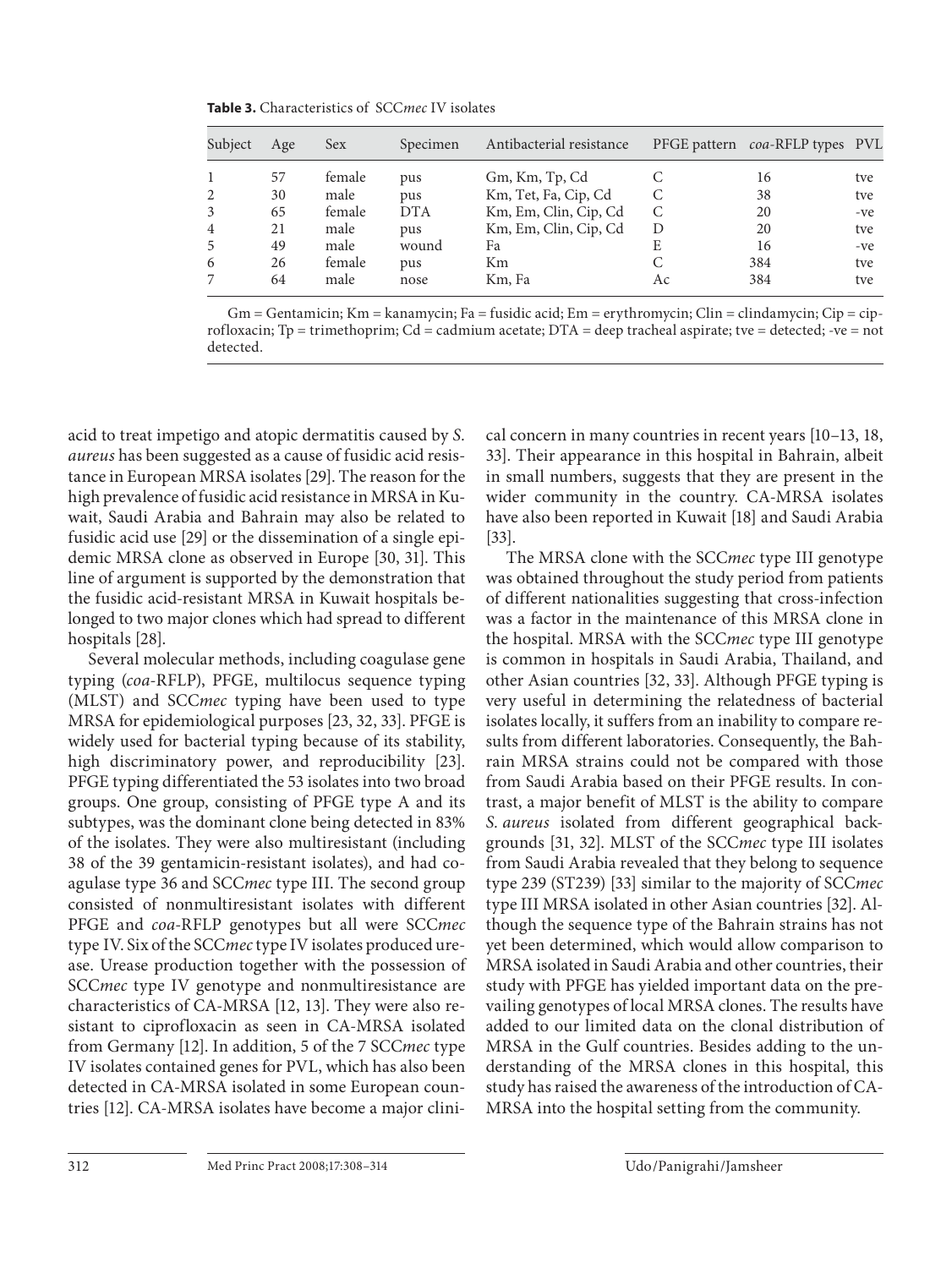## **Conclusion**

 This study has identified one dominant and several sporadic MRSA clones in a Bahrain hospital. The dominant clone represented the multiresistant health-care-associated MRSA having SCCmec type III with the capacity to persist and spread among patients in hospital. The few sporadic isolates that were nonmultiresistant belonging to different genetic backgrounds were CA-MRSA.

#### **Acknowledgements**

 This study was supported in part by grant MI 03/01 from Kuwait University Research Administration. We thank Prof. W.B. Grubb (Curtin University of Technology, Perth, Australia) for the gift of the control strains for SCC *mec* typing. We are grateful to Bindu Mathew and Bobby Noronha for technical assistance.

## **References**

- 1 Ito T, Katayama Y, Hiramatsu K: Cloning and nucleotide sequence determination of the entire *mec* DNA of pre-methicillin-resistant *Staphylococcus aureus* N315. Antimicrob Agents Chemother 1999;43:1449–1458.
- 2 Katayama Y, Ito T, Hiramatsu K: A new class of genetic element, staphylococcal cassette chromosome *mec,* encodes methicillin resistance in *Staphylococcus aureus.* Antimicrob Agents Chemother 2000;44:1549–1555.
- 3 Ito T, Ma XX, Takeuchi F, Okuma K, Yuzawa H, Hiramatsu K: Novel type V staphylococcal cassette chromosome *mec* driven by a novel cassette chromosome recombinase, *ccrC* . Antimicrob Agents Chemother 2004; 48:2637–2651.
- 4 Katayama Y, Ito T, Hiramatsu K: Genetic organization of the chromosome region surrounding *mecA* in clinical staphylococcal strains: role of IS *431* -mediated *mecI* deletion in expression of resistance in *mecA* -carrying low-level methicillin-resistant *Staphylococcus haemolyticus* . Antimicrob Agents Chemother 2001;45:1955–1963.
- 5 Ma XX, Ito T, Tiensasitorn C, Jamklang M, Chongtrakool P, Boyle-Vavra S, Daum RS, Hiramatsu K: Novel type of staphylococcal cassette chromosome *mec* identified in community-acquired methicillin-resistant *Staphylococcus aureus* strains. Antimicrob Agents Chemother 2002;46:1147–1152.
- 6 Jevons MP: Celbenin-resistant staphylococci. Br Med J 1961;124:124–125.
- 7 Chambers HF: The changing epidemiology of *Staphylococcus aureus* . Emerg Infect Dis 2001;7:178–182.
- 8 Zinn CS, Westh H, Rosdahl VT, the SARISA Study Group: An international multicenter study of antimicrobial resistance and typing of hospital *Staphylococcus aureus* isolates from 21 laboratories in 19 countries or States. Microb Drug Resist 2004;10:160–168.
- 9 Said-Salim B, Mathema B, Kreiswirth BN: Community acquired methicillin-resistant *Staphylococcus aureus:* an emerging problem. Infect Control Hosp Epidemiol 2003;24: 451–455.
- 10 Udo EE, Pearman JW, Grubb WB: Genetic analysis of community isolates of methicillin-resistant *Staphylococcus aureus* in Western Australia. J Hosp Infect 1993;25:157– 165.
- 11 Stemper M, Shukla SK, Reed KD: Emergence and spread of community-associated methicillin *-* resistant *Staphylococcus aureus* in rural Wisconsin, 1989–1999 *.* J Clin Microbiol 2004;42:5673–5680.
- 12 Witte W, Braulke C, Cuny C, Strommenger B, Werner G, Heuck D, Jappe U, Wendt C, Linde HJ, Harmsen D: Emergence of methicillin-resistant *Staphylococcus aureus* with Panton-Valentine leukocidin genes in central Europe. Eur J Clin Microbial Infect Dis 2005;24:1–5.
- 13 Maltezou HC, Giamarellou H: Community acquired methicillin-resistant *Staphylococcus aureus* infections. Int J Antimicrob Agents 2006;27:87–96.
- 14 Asghar AH, Momenah AM: Methicillin resistance among *Staphylococcus aureus* isolates from Saudi hospitals. Med Princ Pract 2006;15:52–55.
- 15 Austin TW, Austin MA, McAlear DE, Coleman BT, Osoba AO, Thaqafi AO, Lamfon MA: MRSA prevalence in a teaching hospital in Western Saudi Arabia. Saudi Med J 2003; 24:1313–1316.
- 16 Jumaa PA, Neringer R: A survey of antimicrobial resistance in a tertiary referral hospital in the United Arab Emirates. J Chemother 2005;17:376–379.
- 17 Al-Sweih N, Mokaddas E, Jamal W, Phillips OA, Rotimi VO: In vitro activity of linezolid and other antibiotics against Gram-positive bacteria from the major teaching hospitals in Kuwait. J Chemother 2005;17:607–613.
- 18 Udo EE, Al-Sweih N, Noronha B: Characterisation of non-multiresistant methicillin-resistant *Staphylococcus aureus* (including EMRSA-15) in Kuwait hospitals. Clin Microbiol Infect 2006;12:262–269.
- 19 Udo EE, Al-Sweih N, Mohanakrishnan S, West PWJ: Antibacterial resistance and molecular typing of methicillin-resistant *Staphylococcus aureus* in a Kuwaiti general hospital. Med Princ Pract 2006;15:39–45.
- 20 Prasanna M, Thomas C: A profile of methicillin-resistant *Staphylococcus aureus* infection in the burn center of the Sultanate of Oman. Burns 1998;24:631–636.
- 21 Clinical and Laboratory Standards Institute: Performance Standards for Antimicrobial Susceptibility Testing: CLSI Approved Standard M100-S16. Wayne, Clinical and Laboratory Standards Institute, 2005.
- 22 Udo EE, Farook VS, Mokadas EM, Jacob LE, Sanyal SC: Molecular fingerprinting of mupirocin-resistant *Staphylococcus aureus* from a burn unit. Int J Infect Dis 1999;3:82– 87.
- 23 Goh S-H, Byrne SK, Zhang JL, Chow AW: Molecular typing of *Staphylococcus aureus* on the basis of coagulase gene polymorphisms. J Clin Microbiol 1992; 30: 1642– 1645.
- 24 Oliveira DC, de Lencastre H: Multiplex PCR strategy for rapid identification of structural types and variants of the *mec* element in methicillin-resistant *Staphylococcus aureus* . Antimicrob Agents Chemother 2002; 46: 2155–2161.
- 25 Udo EE, Al-Sweih N, Dhar R, Dimitrov TS, Mokaddas EM, Johny M, Al-Obaid IA, Gomaa HH, Mobasher LA, Rotimi VO, Al-Asar A: Surveillance of antibacterial resistance in *Staphylococcus aureus* isolated in Kuwait hospitals. Med Princ Pract 2008;17:71–75.